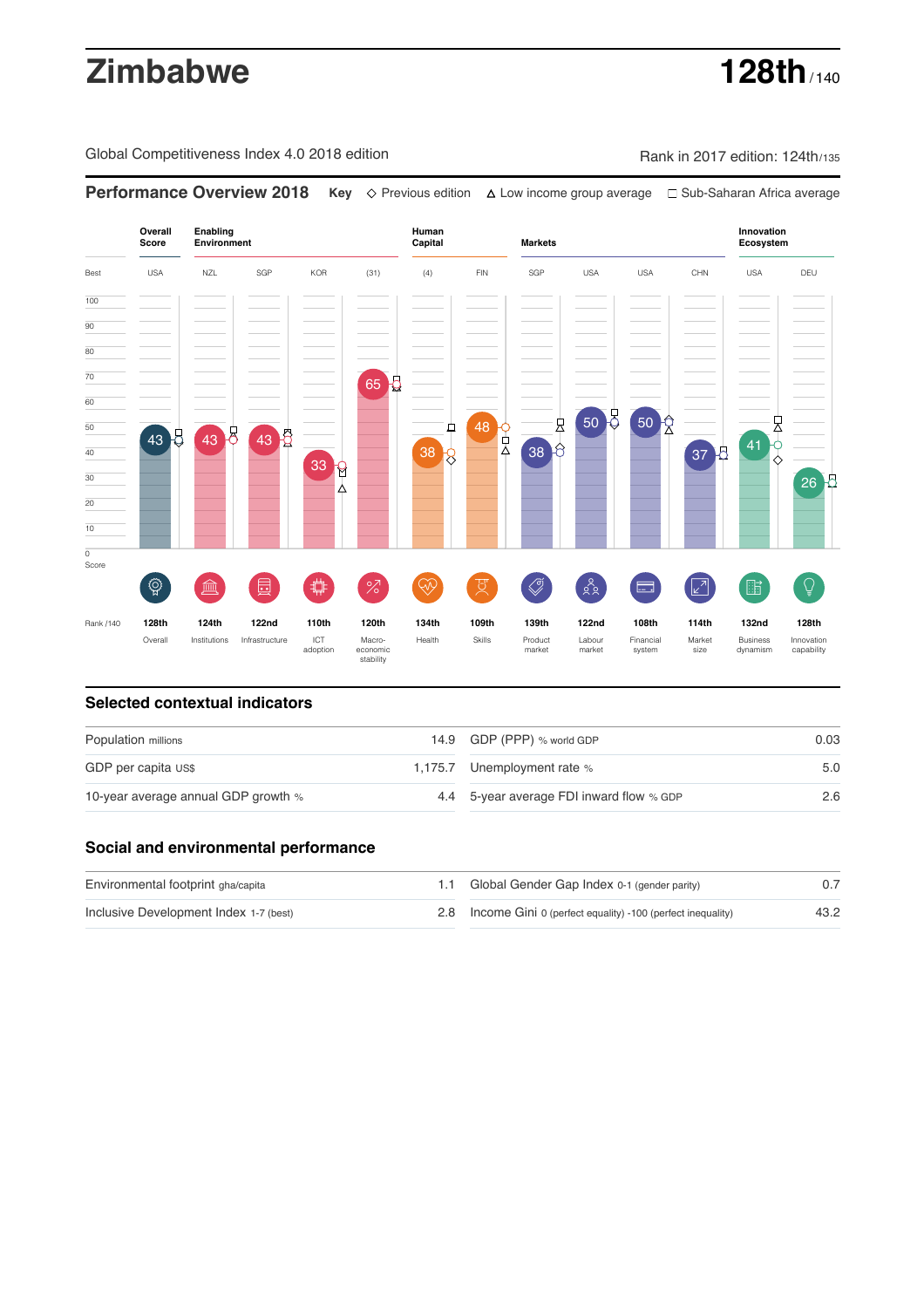# **Zimbabwe 128th**/140

| <b>Index Component</b>                                                   | Value          | Score *              | Rank/140 | <b>Best Performer</b>       |
|--------------------------------------------------------------------------|----------------|----------------------|----------|-----------------------------|
| Pillar 1: Institutions 0-100 (best)                                      |                | 43.0 ↑               | 124      | <b>New Zealand</b>          |
| 1.01 Organized crime 1-7 (best)                                          | 5.4            | 73.2 ↑               | 33       | Finland                     |
| 1.02 Homicide rate /100,000 pop.                                         | 6.7            | $79.1 =$             | 101      | Multiple (9)                |
| 1.03 Terrorism incidence 0 (very high) -100 (no incidence)               | 99.9           | 99.9 ↓               | 69       | Multiple (24)               |
| 1.04 Reliability of police services 1-7 (best)                           | 3.3            | $39.1 +$             | 116      | Finland                     |
| 1.05 Social capital 0-100 (high)                                         | 48.7           | 48.7 ↑               | 86       | Australia                   |
| 1.06 Budget transparency 0-100 (best)                                    | 38.5           | $38.5 =$             | 110      | Multiple (2)                |
| 1.07 Judicial independence 1-7 (best)                                    | 2.9            | $32.1 +$             | 109      | Finland                     |
| 1.08 Efficiency of legal framework in challenging regulations 1-7 (best) | 2.7            | 28.9 ↑               | 108      | Finland                     |
| 1.09 Freedom of the press 0-100 (worst)                                  | 40.5           | $59.5$ ↑             | 102      | Norway                      |
| 1.10 Burden of government regulation 1-7 (best)                          | 2.2            | 20.2 ↑               | 134      | Singapore                   |
| 1.11 Efficiency of legal framework in settling disputes 1-7 (best)       | 3.3            | 38.9 ↓               | 87       | Singapore                   |
| 1.12 E-Participation Index 0-1 (best)                                    | 0.28           | $27.5 \; \downarrow$ | 126      | Multiple (3)                |
| 1.13 Future orientation of government 1-7 (best)                         | 2.4            | 23.8 ↑               | 132      | Singapore                   |
| 1.14 Incidence of corruption 0-100 (best)                                | 22.0           | $22.0 =$             | 131      | New Zealand                 |
| 1.15 Property rights 1-7 (best)                                          | 2.6            | 26.3 ↑               | 137      | Finland                     |
| 1.16 Intellectual property protection 1-7 (best)                         | 3.4            | 39.9 $\sqrt{ }$      | 113      | Finland                     |
| 1.17 Quality of land administration 0-30 (best)                          | 10.0           | 33.3 $\uparrow$      | 102      | Singapore                   |
| 1.18 Strength of auditing and reporting standards 1-7 (best)             | 4.9            | 64.3 $\sqrt{ }$      | 56       | Finland                     |
| 1.19 Conflict of interest regulation 0-10 (best)                         | 5.0            | $50.0 =$             | 95       | Multiple (2)                |
| 1.20 Shareholder governance 0-10 (best)                                  | 5.7            | $57.0 =$             | 69       | Kazakhstan                  |
|                                                                          |                |                      |          |                             |
| Pillar 2: Infrastructure 0-100 (best)                                    |                | 42.9 ↓               | 122      | Singapore                   |
| 2.01 Road connectivity index 0-100 (best)                                | 80.2           | $80.2 =$             | 31       | <b>United States</b>        |
| 2.02 Quality of roads 1-7 (best)                                         | 2.7            | 28.9 ↓               | 122      | Singapore                   |
| 2.03 Railroad density km of roads/square km                              | 6.6            | $16.5 =$             | 61       | Multiple (20)               |
| 2.04 Efficiency of train services 1-7 (best)                             | 1.8            | 12.8 $\sqrt{ }$      | 124      | Switzerland                 |
| 2.05 Airport connectivity score                                          | 3,605.3        | 22.5 ↑               | 122      | Multiple (8)                |
| 2.06 Efficiency of air transport services 1-7 (best)                     | 3.5            | 41.7 ↓               | 115      | Singapore                   |
| 2.07 Liner Shipping Connectivity Index 0-157.1 (best)                    | n/a            | n/a                  | n/a      | Multiple (4)                |
| 2.08 Efficiency of seaport services 1-7 (best)                           | 3.1            | 34.6 ↑               | 103      | Singapore                   |
| 2.09 Electrification rate % pop.                                         | 33.8           | 33.8 $\sqrt{ }$      | 124      | Multiple (66)               |
| 2.10 Electric power transmission and distribution losses % output        | 17.2           | 86.2 ↓               | 106      | Multiple (9)                |
| 2.11 Exposure to unsafe drinking water % pop.                            | 38.4           | $62.9 =$             | 120      | Multiple (23)               |
| 2.12 Reliability of water supply 1-7 (best)                              | 2.5            | $25.1$ 1             | 129      | Switzerland                 |
| Pillar 3: ICT adoption 0-100 (best)                                      |                | 32.6 $\uparrow$      | 110      | Korea, Rep.                 |
| 3.01 Mobile-cellular telephone subscriptions /100 pop.                   | 85.3           | 71.0 ↑               | 115      | Multiple (68)               |
| 3.02 Mobile-broadband subscriptions /100 pop.                            | 41.3           | n/a                  | 106      | <b>United Arab Emirates</b> |
| 3.03 Fixed-broadband Internet subscriptions /100 pop.                    | 1.1            | $2.3$ ↑              | 108      | Switzerland                 |
| 3.04 Fibre Internet subscriptions /100 pop.                              | 0.1            | n/a                  | 86       | Korea, Rep.                 |
| 3.05 Internet users % pop.                                               | 23.1           | 23.1 个               | 114      | Iceland                     |
| ℅<br>Pillar 4: Macroeconomic stability 0-100 (best)                      | $\overline{a}$ | 65.1 ↑               | 120      | Multiple (31)               |
| 4.01 Inflation annual % change                                           | $-0.2$         | 98.2 ↑               | 93       | Multiple (74)               |
| 4.02 Debt dynamics 0-100 (best)                                          | 32.0           | 32.0 $\sqrt{ }$      | 135      | Multiple (36)               |
| ₩<br>Pillar 5: Health 0-100 (best)                                       |                | 37.7 ↑               | 134      | Multiple (4)                |
| 5.01 Healthy life expectancy years                                       | 52.1           | 37.7 个               | 133      | Multiple (4)                |
|                                                                          |                |                      |          |                             |
| 섯<br>Pillar 6: Skills 0-100 (best)                                       |                | 48.1 ↑               | 109      | <b>Finland</b>              |
| 6.01 Mean years of schooling Years                                       | 8.1            | $54.3 =$             | 89       | Finland                     |
| 6.02 Extent of staff training 1-7 (best)                                 | 3.7            | 44.9 ↑               | 87       | Switzerland                 |
| 6.03 Quality of vocational training 1-7 (best)                           | 3.5            | 40.9 ↑               | 116      | Switzerland                 |
| 6.04 Skillset of graduates 1-7 (best)                                    | 3.9            | 48.5 ↑               | 79       | Switzerland                 |
| 6.05 Digital skills among population 1-7 (best)                          | 3.8            | 46.1 ↓               | 93       | Sweden                      |
| 6.06 Ease of finding skilled employees 1-7 (best)                        | 4.2            | 52.9 ↓               | 64       | <b>United States</b>        |
| 6.07 School life expectancy Years                                        | 10.2           | $56.7 =$             | 120      | Multiple (9)                |
| 6.08 Critical thinking in teaching 1-7 (best)                            | 3.1            | 35.3 $\uparrow$      | 91       | <b>United States</b>        |
| 6.09 Pupil-to-teacher ratio in primary education Ratio                   | 36.4           | $34.0 =$             | 117      | Multiple (6)                |